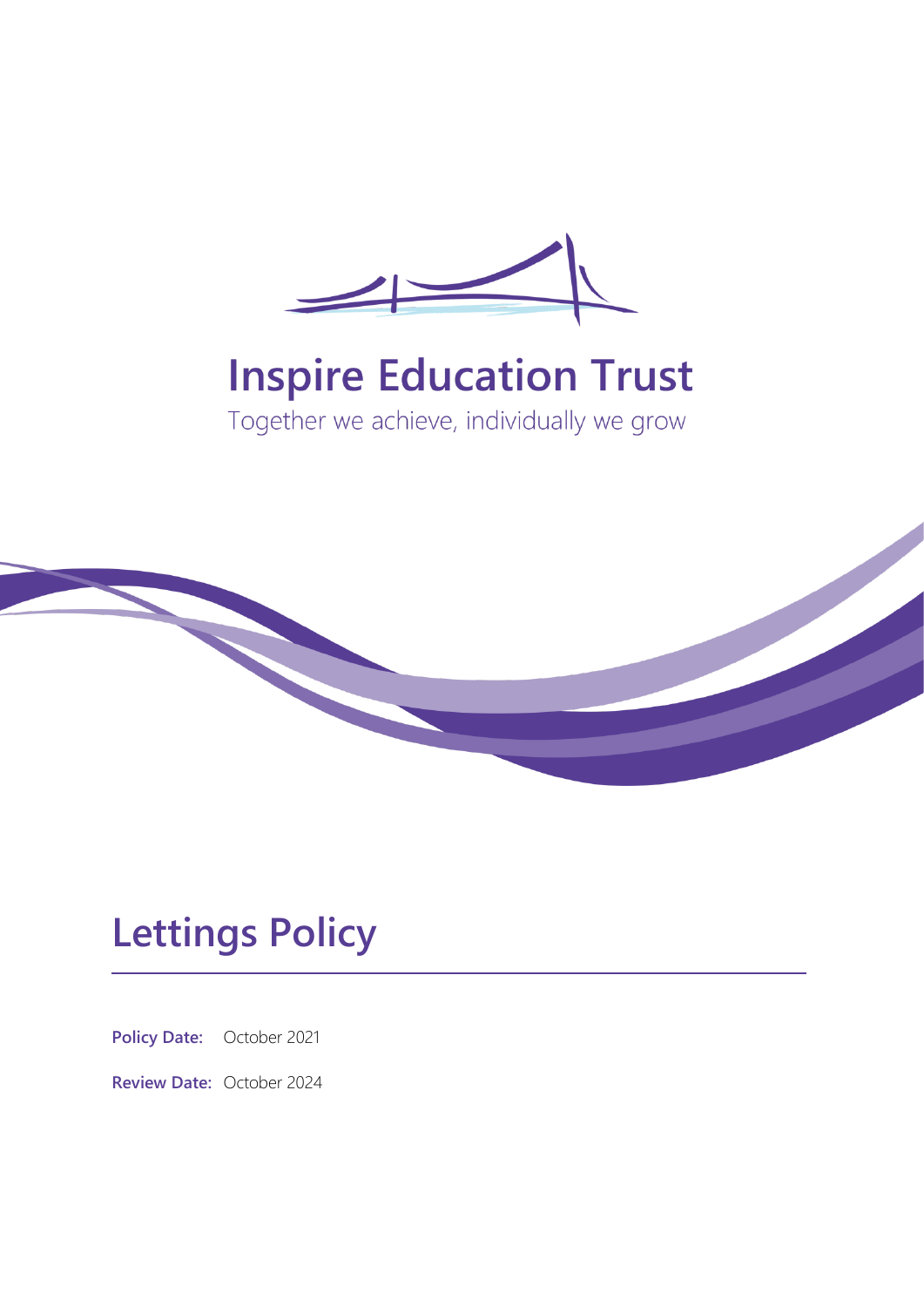## **Document History**

| Version | <b>Status</b> | Date                    | Author | <b>Summary Changes</b> |
|---------|---------------|-------------------------|--------|------------------------|
|         |               | October 2021   J Durkin |        | Initial draft          |
|         |               |                         |        |                        |
|         |               |                         |        |                        |

Page 2 of 14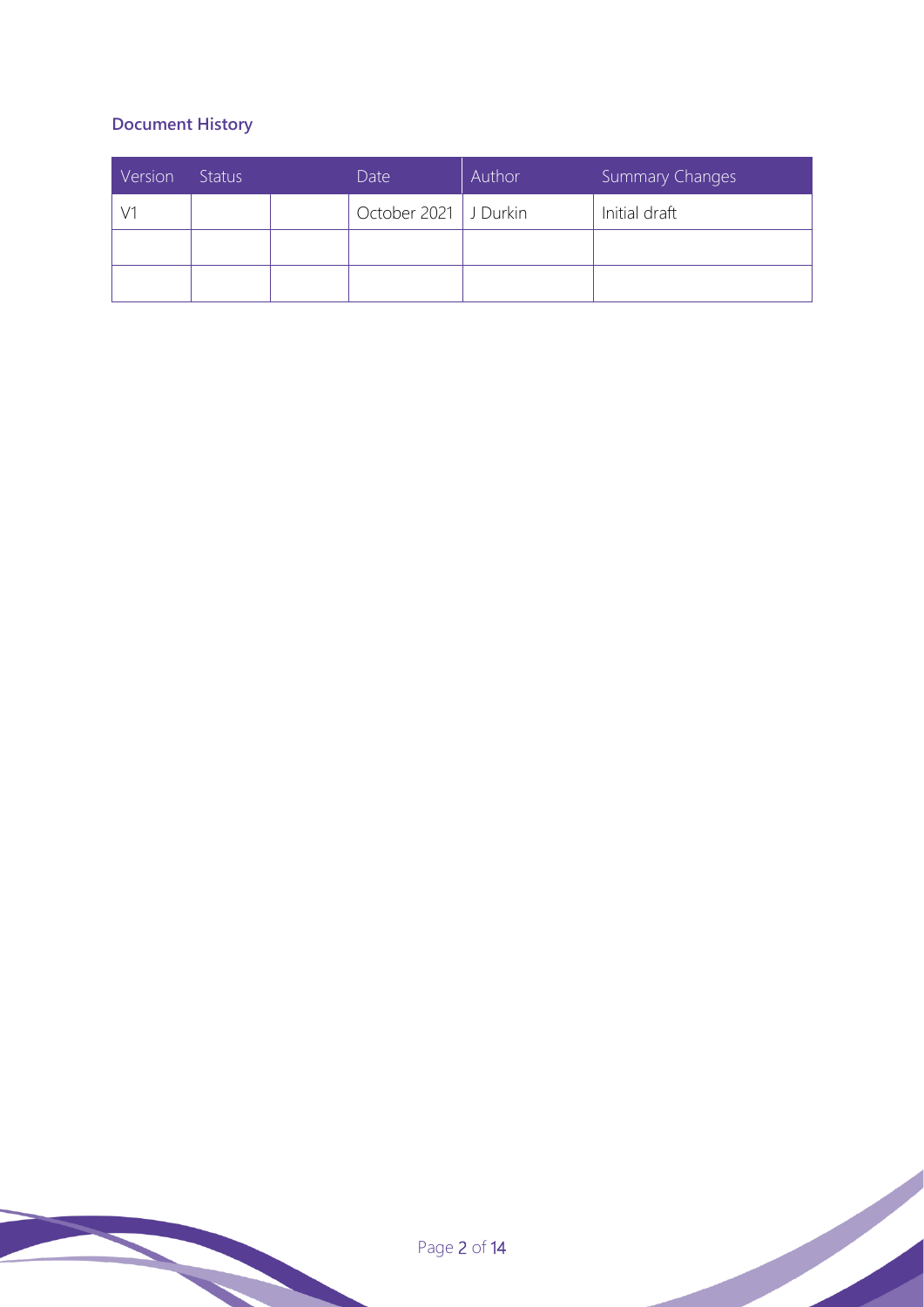## **Statement of Intent**

The policy of the Board of Directors is that all academies within the Trust should seek to maximise income generated through the promotion and hiring of facilities. The Board of Directors are committed to a community development programme which includes access to academy facilities by the community in its broadest sense.

All academies within the Trust will be available for lettings, subject to staff availability.

The delegated budget should not be used to subsidise the costs of lettings. It is the policy of the MAT to ensure that the cost of credit/bad debt is kept to a minimum commensurate with the nature of the business by frequent monitoring and in accordance with the MAT's Financial Regulations. Payment should be made in advance unless prior written permission is obtained.

The MAT's hiring practises should be kept under annual review to ensure that all Academy buildings are economically used and by hirers of a reputable character. MAT premises will not be let to any persons under twenty-one (21) years of age or to any organisations with an unlawful or extremist background.

All hirers must be familiar with, and adhere to the MAT's Terms & Conditions of hire.

The Lettings Policy and charges should be reviewed annually.

#### **1. Procedure**

The arrangement for the day to day management and approval is delegated to the lettings coordinator (secondary) and office manager (primary).

Credit facilities will not be given. Payments can be made in advance or at the end of each month.

Invoices will be issued in advance of the first session. The Chief Financial Officer should be informed by nominated lettings co-ordinator (secondary) and the office manager (primary) where accounts have not been settled.

In the event on non-payment, the hirer should be contacted and where necessary, access will be refused until payment is made in full.

Where payment is not made, the Chief Financial Officer on behalf of the MAT must initiate recovery procedures or write off procedures in accordance with the MAT's Debtors Policy.

The authority and process for the write off of debts shall be:

- Debts under £50 may be written at the discretion of the Chief Financial Officer.
- Debts arranging from £50 to £100 may be written off only with the approval of the Finance Committee.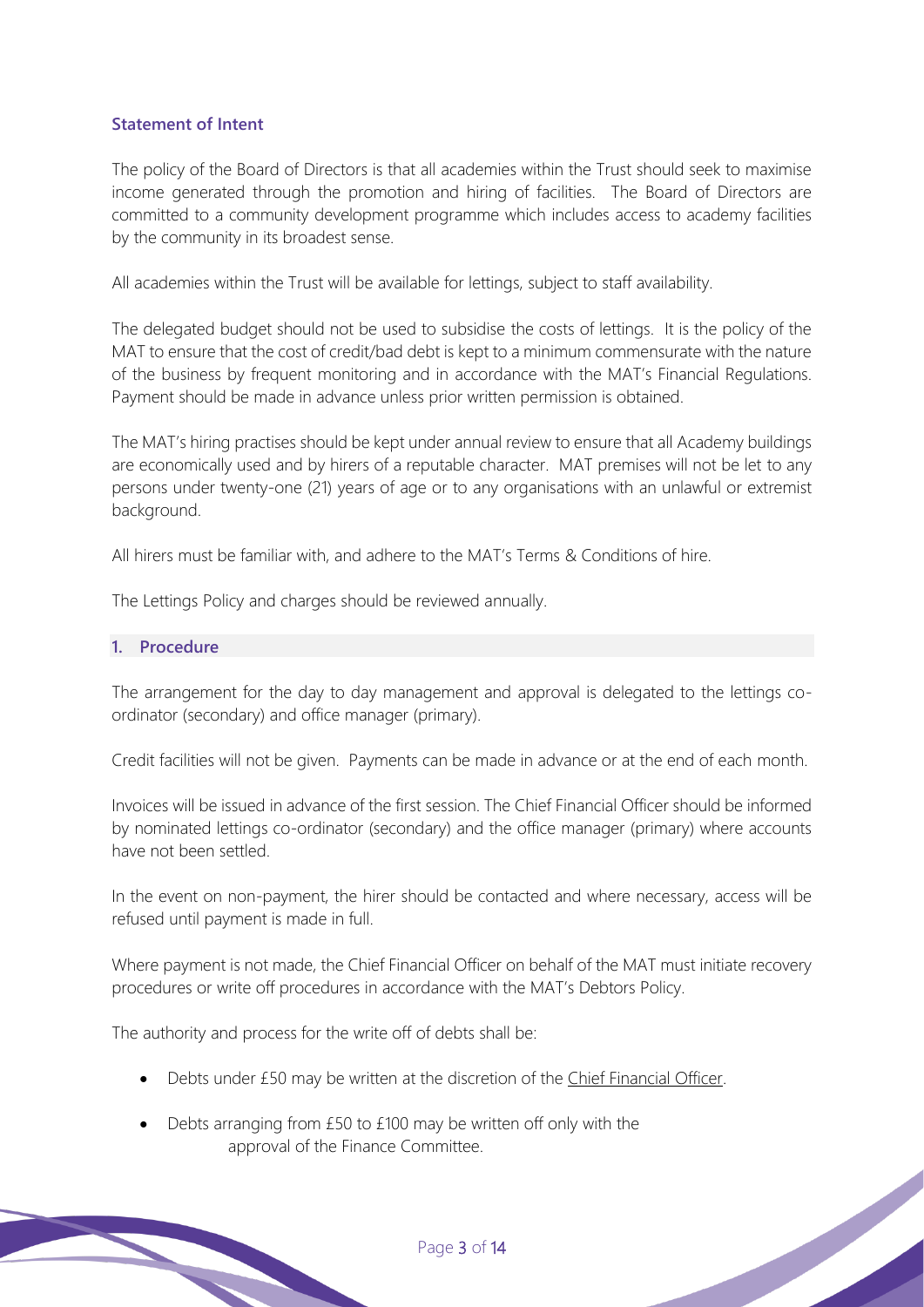• Debts above the level as detailed in the funding agreement must be submitted to DfE for approval to be written off.

## **2. Health and Safety**

A meeting will be held with the lettings co-ordinator (secondary) office manager (primary) at the relevant academy prior to lettings to ensure that the person arranging the letting is aware of their responsibilities regarding health and safety within the academy and a copy of the Trust's Health and Safety policy will be handed to them for information. It is the requirement of each academy within the Trust that whoever is responsible for using the school premises is made aware that they have sole responsibility for all Health and Safety issues, have adequate Public Liability Insurance cover, First Aid provision and are aware of Emergency Evacuation Procedures.

All hirers are to be made fully aware of, and are responsible for compliance with the Academy's health and safety policy. Good housekeeping within the Academy must be maintained and all areas used by the hirer must be left as found. Hirers will be responsible for any damages to the premises, fixtures, fittings and displays of work and are required to have appropriate indemnity insurance in place to cover any losses or damage incurred.

Prior to the initial hire session, the hirer will meet with the Academy representative who will acquaint the hirer with the following:

- The Academy's fire and emergency plan and fire evacuation procedures;
- The location of fire-fighting equipment;
- Accident, incident and assault reporting procedures;
- Arrangements that need to be made for out of hours security and emergencies.

Hirers must nominate one responsible person to be in charge of proceedings. This nominated person will be responsible for initiating and organising any emergency actions, including:

- Contacting the emergency services, the Academy representative or site services officer in the event of an emergency. A telephone is available from the Academy office during school hours, but hirers must ensure that they have their own direct access to a mobile phone for emergency use, other than for one-off hires.
- Providing sufficient first aid equipment and qualified first aiders for the people attending their classes/events.
- Informing the Trust's Estate Manager of all emergencies at the earliest opportunity ideally no later than the next working day.

Hirers are to ensure that adequate security controls remain in place during occupancy. Access to the site should only be made via one main entrance to prevent out of hours casual intrusion and a designated representative should be tasked with staffing the main entrance to 'meet and greet' and to register attendees. Access round the academy will be limited as certain areas will be locked prior to lettings taking place. In Clifford Bridge the Community Association area has a separate entrance and alarm system.

Should intruders be sighted on Academy premises, do not attempt to intercept or challenge them. Inform the Emergency Services Unit, Police and Site Services Officer.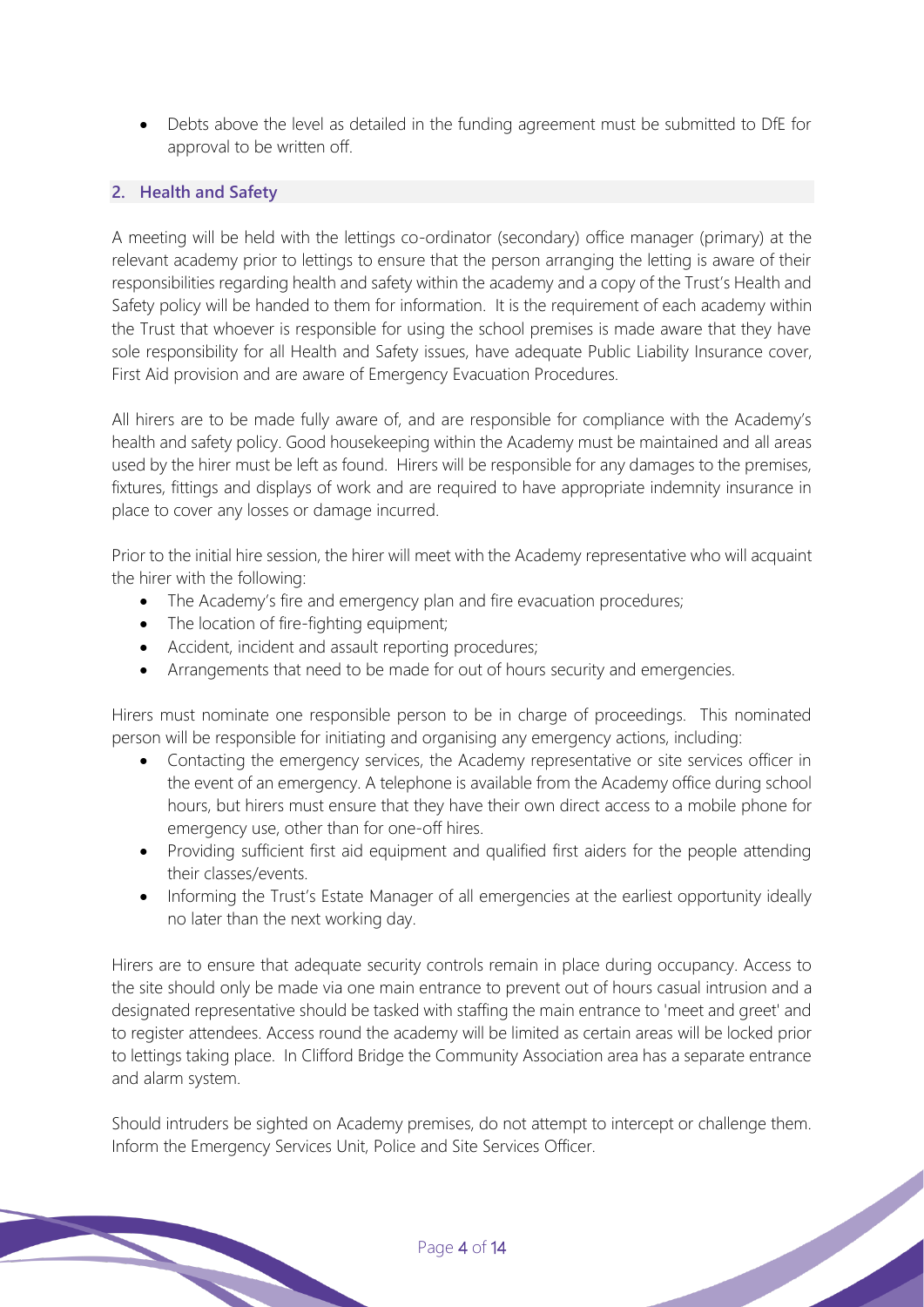Vehicles should not obstruct the Academy entrances in the event that emergency access to the Academy is required by emergency services. Hirers must ensure that the entrance to the site or access to fire hydrants remains available.

A strict NO SMOKING or VAPING policy exists in Academy buildings and on the Academy site. This must be adhered to at all times. The Site Services Officer must be informed when activities are concluded in order that the buildings can be secured.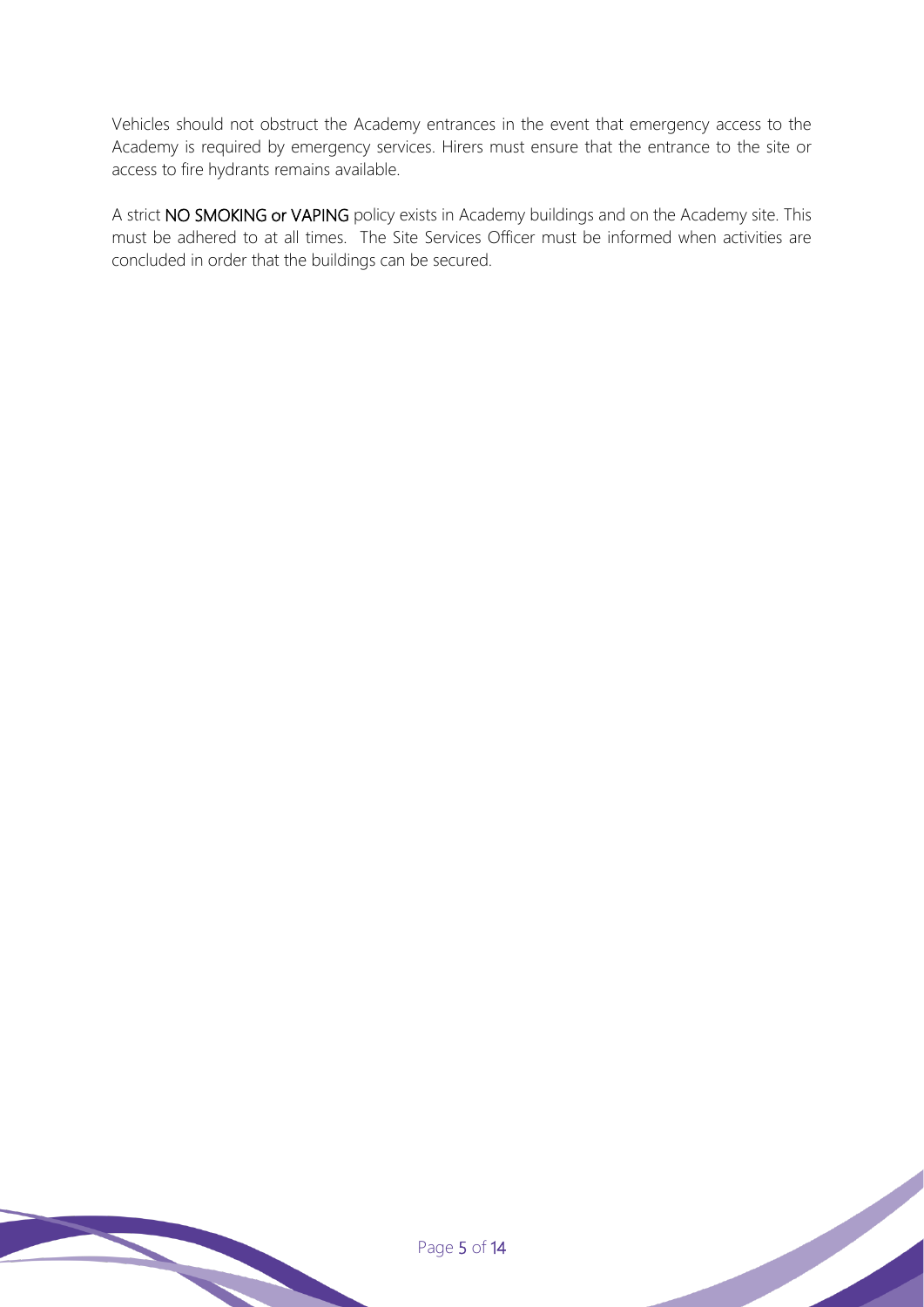## **Annex 1 – LETTINGS TERM AND CONDITIONS**

These Terms and Conditions of Hire must be agreed to by the Hirer at the time a facility is booked. It is the Hirer's responsibility to ensure that all members of their organisation, event or activity are familiar and comply accordingly with these conditions.

## **Bookings**

1.1 To hire a facility, you can make an enquiry by contacting the lettings team at Blue Coat School (using the information below) or by submitting an online enquiry through BookingsPlus. Email : bookings@bluecoatschool.com Telephone : 02476 223 542 ext.1211 BookingsPlus : www.bluecoatschool.schoolbookings.co.uk/

To hire one of our Primary Schools, please contact the primary school directly and speak with the office manager:

Clifford Bridge Academy 024 7645 1720 Hearsall Community Academy 024 7667 4625 Walsgrave Church of England Academy 024 7661 2161 Whittle Academy 024 7667 4625 Stockingford Primary School 024 7638 2277

- 1.2 Once the initial enquiry has been made an online account through BookingsPlus will be created for Blue Coat School using the information that you provide. A letter of confirmation will be provided if using one of our Primary Schools. This will allow a streamlined booking process including date, time and pricing confirmation as well as online invoices and payment options.
- 1.3 Return of this signed contract will constitute acceptance of the Terms and Conditions of Hire.
- 1.4 The Hirer must be over 21 years of age and shall be the person by whom the Application Form is signed.
- 1.5 The Hirer shall be responsible for the payment of all fees payable in respect of hiring and for the observance and performance in all respects of the conditions and requirements herein and on the part of the Hirer to be observed and performed.
- 1.6 Your booking is only confirmed once you have received an email of confirmation. No public announcement must be made concerning any booking until it has been confirmed.
- 1.7 Hirers will only be admitted to those areas booked and additional charges will be made for any unauthorised usage.
- 1.8 Under no circumstances can a hirer sub-let the facilities unless agreed by the respective School.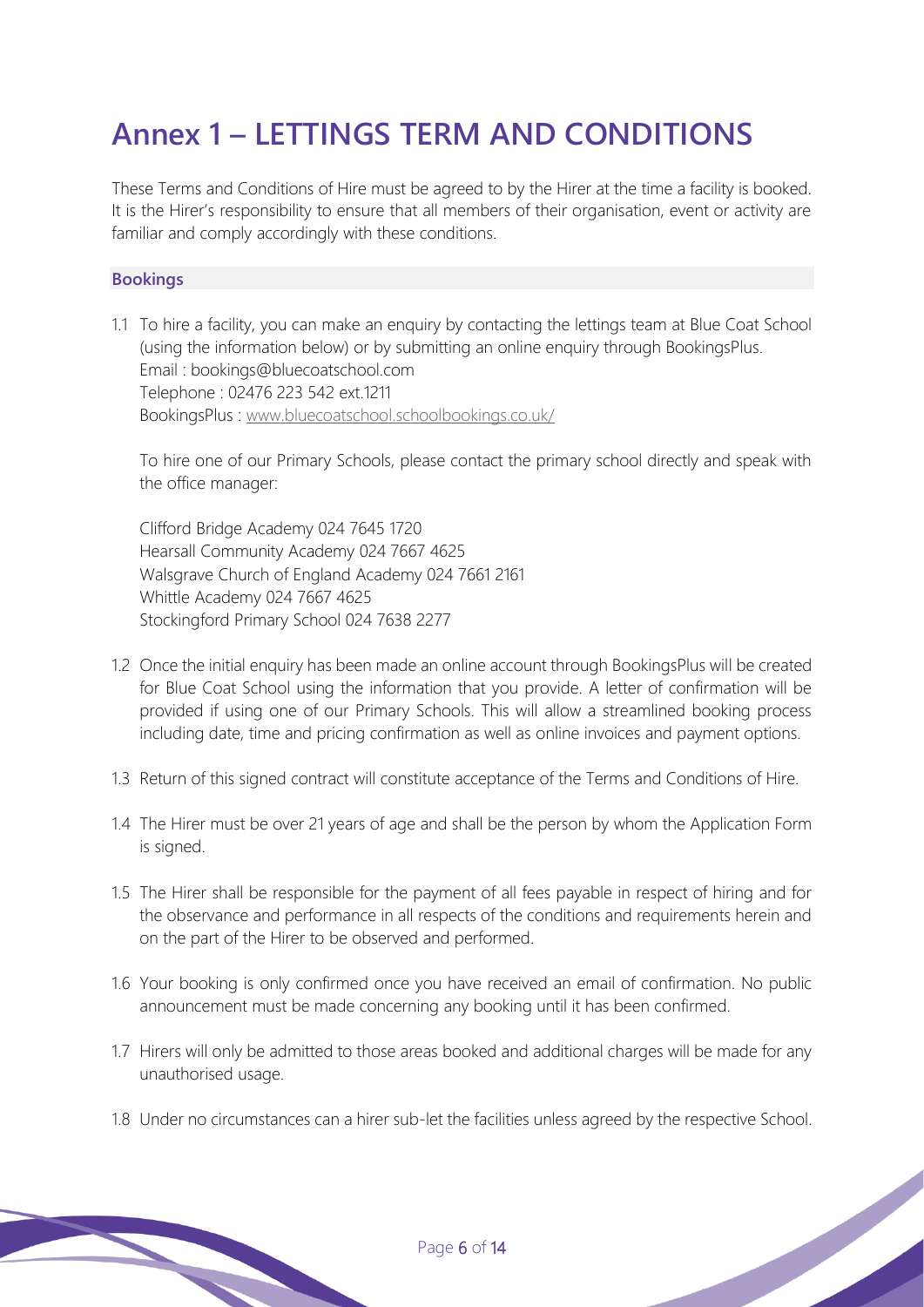1.9 Inspire Education Trust reserves the right to require full payment upfront to confirm your booking of 100% of the hire fees.

## **QUOTATIONS**

- 2.1 Verbal quotes are not valid. Only written quotes sent from BookingsPlus (Secondary), letter of confirmation (Primary) are valid.
- 2.2 Quotations are subject to change based upon actual usage and additional requests.
- 2.3 Any additional equipment hired on the client's behalf needs to be paid in full prior to the hire.

## **INVOICES**

- 3.1 Invoices will be raised 21 days (where possible) in advance of the first hire session.
- 3.2 Payment MUST be received within 14 days of the date stated on the invoice.

## **CANCELLATIONS**

- 4.1 Inspire Education Trust reserves the right to cancel any booking. Although an explanation will usually be given, the right is reserved to cancel without giving any reason.
- 4.2 Internal School activities will always take priority over external lettings.
- 4.3 In bad weather, the use of the facilities may be cancelled at short notice; hirers should look at the website for up-to-date information. In the event of cancellation by an Academy/Inspire Education Trust any hire charges received by the school will be refunded to the Hirer. The Trust will not be held liable or required to pay compensation for any loss sustained as a result of or in any way arising out of the cancellation of the hiring.
- 4.4 Inspire Education Trust reserves the right to terminate any booking immediately in the event of the Hirer failing to observe or perform any of the terms of this contract. Under these conditions Inspire Education Trust may retain the charges paid by the Hirer in mitigation of any loss sustained by the Trust.
- 4.5 Inspire Education Trust reserves the right at its discretion to refuse or direct the Hirer to refuse, the admission of, or to remove, any persons from the Facility without stating any reason and shall not be liable to pay compensation to the Hirer.
- 4.6 Cancellation by the Hirer must be notified in writing to the Theatre Manager (Blue Coat School) and Office Manager (relevant primary school) at least four weeks before the date of use or start of use.
- 4.7 If the Hirer does not give at least four weeks' notice of any cancellation the hirer shall be liable to pay the full hire charge and any other reasonable costs incurred by Inspire Education Trust.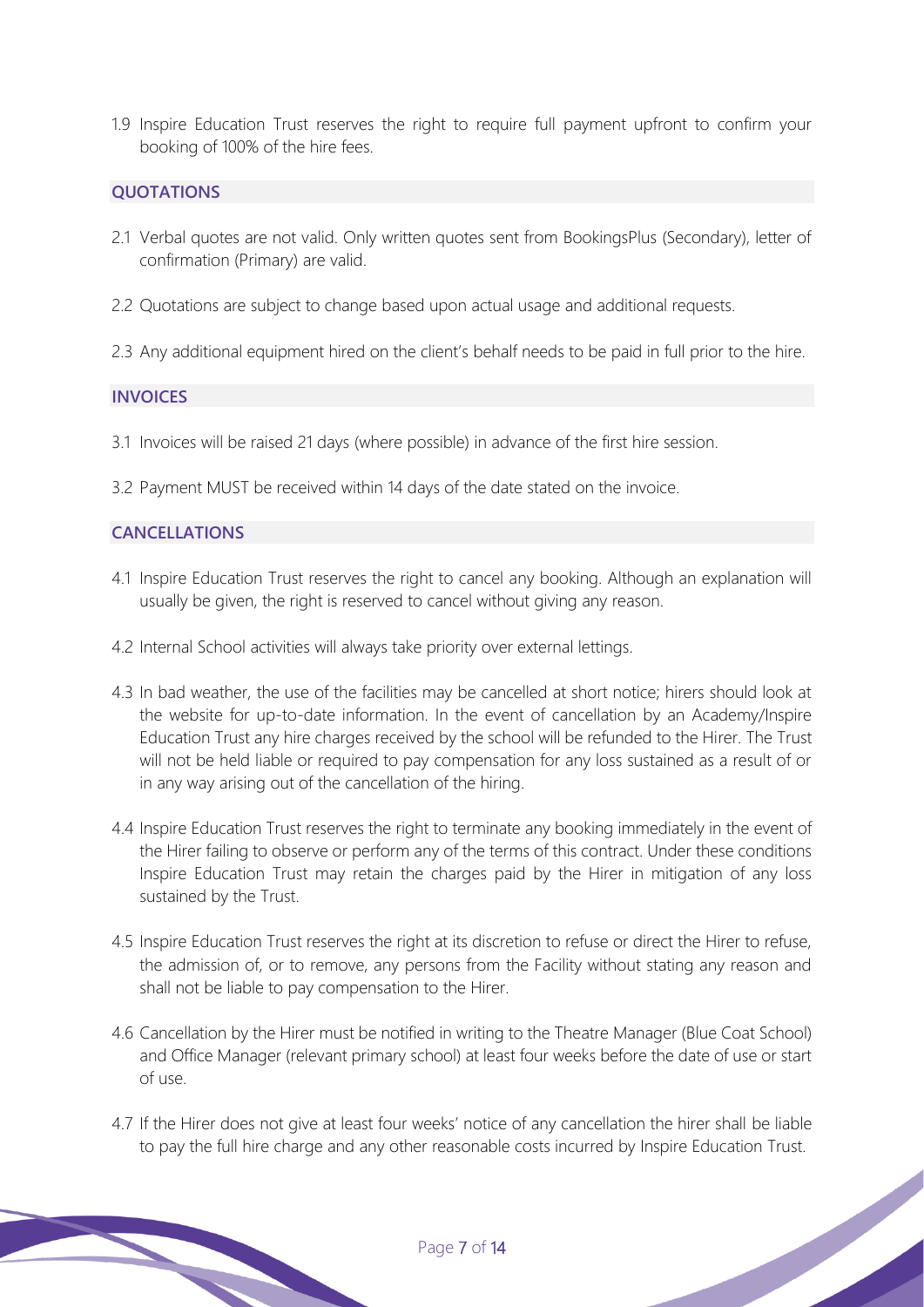## **TIMING**

- 5.1 Equipment set up and set down is included within your hire period; please allocate sufficient time when making your booking.
- 5.2 Out of courtesy to other users, do not access the academy's premises until your agreed hire period.
- 5.3 The Hirer shall ensure that the premises are vacated promptly at the end of the hiring session and are responsible for supervising any children taking part in an activity until a responsible adult collects them.
- 5.4 If any event over-runs the original time stated (and no previous arrangement has been made on the application form) then additional charges will be levied on a per hour basis.

## **POLICES AND PROCEDURES**

- 6.1 It is expected that all user groups have their own policies for the following where applicable:
	- a) Risk Assessment including of the facility to be hired
	- b) Health & Safety
	- c) Emergency Action Plan
	- d) Child Protection Policy (if children are within the group)
	- e) GDPR Compliant

The Trust/school does hold a general policy for each of the above and users should familiarise themselves with them before using the school premises in the first instance.

## **Safety Regulations in The Event of a Fire**

Imitate action to take on discovering a fire or hearing the fire alarm

## **On discovering a fire:**

- Activate the nearest alarm call point;
- Evacuate the building via the nearest available fire exits and proceed to the designated assembly point as identified in the fire evacuation procedure or identified on fire action notices adjacent to the alarm call point;
- Report immediately to member of the site team and relay as much information as you can Do not tackle the fire

## **On hearing the fire alarm:**

- Do not stop to collect personal belongings.
- Close windows and doors as you leave if it is safe to do so

6.2 Hirers must make suitable first aid arrangements for the duration of their letting.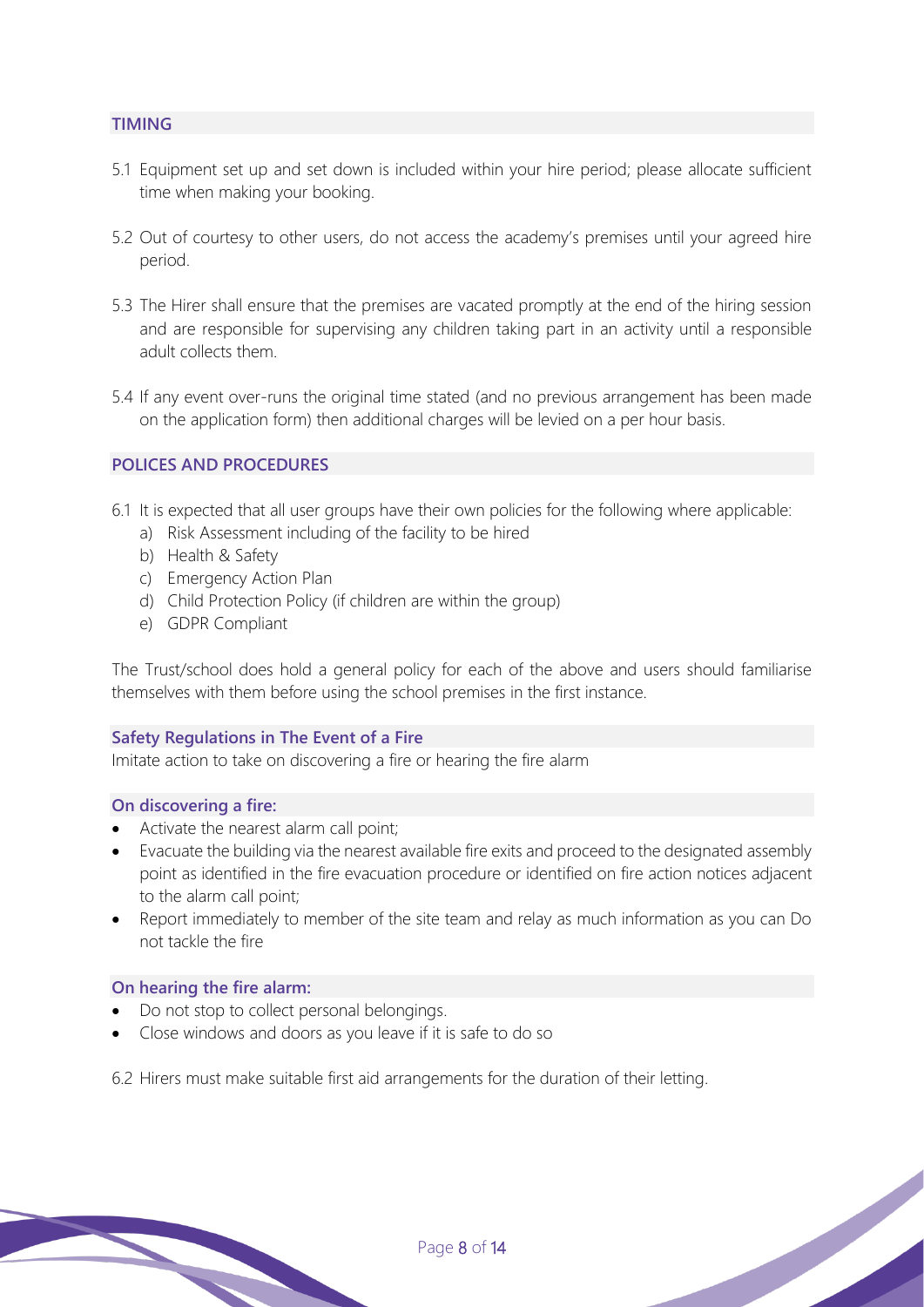## **DISCLOSURE AND BARRING SERVICES (DBS) CHECKS**

- 7.1 It may be necessary for the Hirer to undergo a criminal records check via the Criminal Records Bureau (CRB). If a particular letting involves contact with children and young people, it is the responsibility of the Hirer, as advised by the Trust's representative, to ensure that they have complied with the DBS Code of Practice and any relevant Coventry Safeguarding Children Board requirements to establish the requirement for DBS checks. When there is a requirement for DBS checks to be undertaken, The Hirer must keep appropriate records in line with the DBS Code of Practice and report to The School any safeguarding concerns which may arise.
- 7.2 The Hirer will be required to provide evidence that DBS checks have been carried out not less than 7 days prior to the hiring.

## **USE OF SCHOOL PREMISES AND EQUIPMENT**

- 8.1 The permission of the Theatre Manager/Office Manager/Site Manager must be obtained before goods or equipment are left or stored on the premises.
- 8.2 The Trust seeks to maintain high standards throughout its buildings and expects all users to contribute to this. The Hirer will be held responsible for any damage caused by participants / spectators to any facility.
- 8.3 In the event of any user or spectator causing damage to the facility, the cost of repairing any damage to the building or its fixtures and fittings will be charged to the person named on the printed agreement as the Hirer. The cost of the damage shall be assessed by the Trust's Estate Manager whose decision shall be final.
- 8.4 Equipment damage or defects must be reported to The Theatre Manager (Secondary)/ Office Manager (Primary) via phone or e-mail within 24 hours of the occurrence.
- 8.5 The School cannot accept responsibility for damage to, or the loss or theft of, Hirer's property and effects. It is the responsibility of The Hirer to make his/her own insurance arrangements if required.
- 8.6 Furniture or fittings shall not be removed or interfered with in any way. Nor shall they be rearranged except by prior agreement and will be subject to reinstatement at end of each session of use. No fittings or decorating of any kind necessitating drilling, or the fixing of nails or screws into fixtures which are part of the school premises are not permitted.
- 8.7 The Hirer must ensure that participants and spectators adhere to all safety notices displayed around the school.
- 8.8 The Hirer is expected to leave the Facility in the state in which it was found and in a clean and tidy state. Costs incurred through the cleaning of the Facility by the school will be passed back to the Hirer.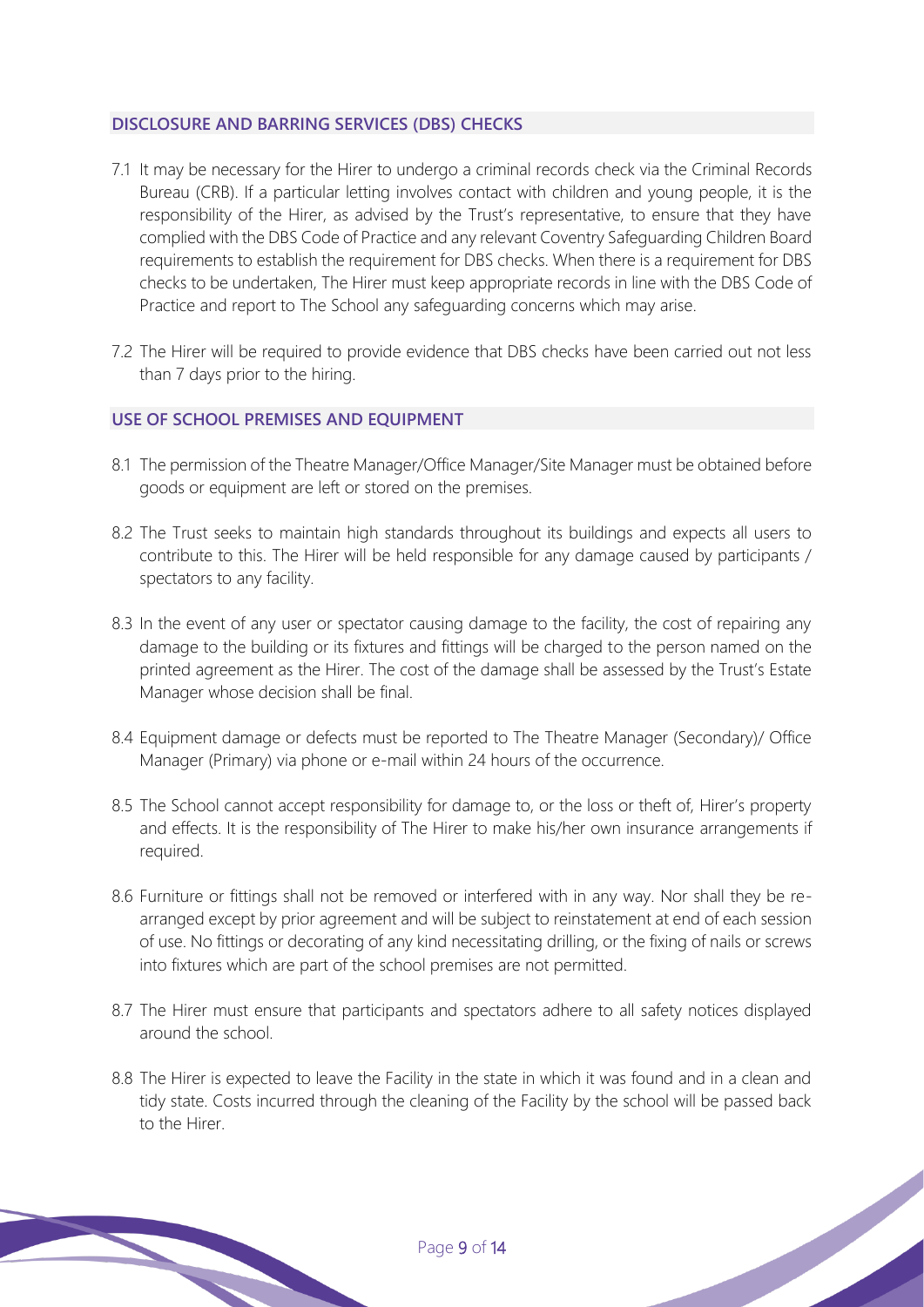## **CONDUCT**

- 9.1 For the benefit of all hirers and staff, participants and spectators must follow the school's management instructions at all times. Failure to follow reasonable instructions or use of abusive gestures or language may result in a total ban of a club / contract / user without refund.
- 9.2 The whole of the school premises, which includes the grounds, is a non-smoking area.
- 9.3 Nothing shall be done on, or in relation to, the school's premises in contravention of the law relating to betting, gaming and lotteries, and the persons or organisations responsible for functions held in the premises shall ensure that the requirements of the relevant legislation are strictly observed.
- 9.4 The Hirer (and organisers of events in the school's premises) are responsible for ensuring that the noise level of their functions does not interfere with the other activities within the building nor to cause inconvenience for the occupiers of nearby houses or property.
- 9.5 The Hirer must comply with the school's arrangements for disposal of any rubbish or waste materials.
- 9.6 Except in the case of trained guide-dogs for the blind and hearing dogs for the deaf, animals shall not be permitted on the school's premises.

## **SAFETY**

- 10.1 Fire exits must not be obstructed.
- 10.2 Use of equipment not provided by the school is forbidden unless previously agreed with the Theatre Manager(secondary) / Office Manager (primary) in writing.
- 10.3 Sufficient adult supervision must be present to control the movement of all users and to take reasonable precaution for their safety.
- 10.4 No flammable or explosive substances are to be brought onto the premises.
- 10.5 Any electrical equipment must conform to manufacturer service requirements and must be in sound condition incompliance with PAT testing.
- 10.6 No equipment that would require more than a 13-amp domestic socket is to be used without prior written agreement of the school and then only to be connected by a qualified electrician.
- 10.7 The A-weighted equivalent continuous sound level over the duration of the event (Event LAeq) in any part of the audience area should not exceed 80 dB, and the C-weighted peak sound pressure level should not exceed 140 dB.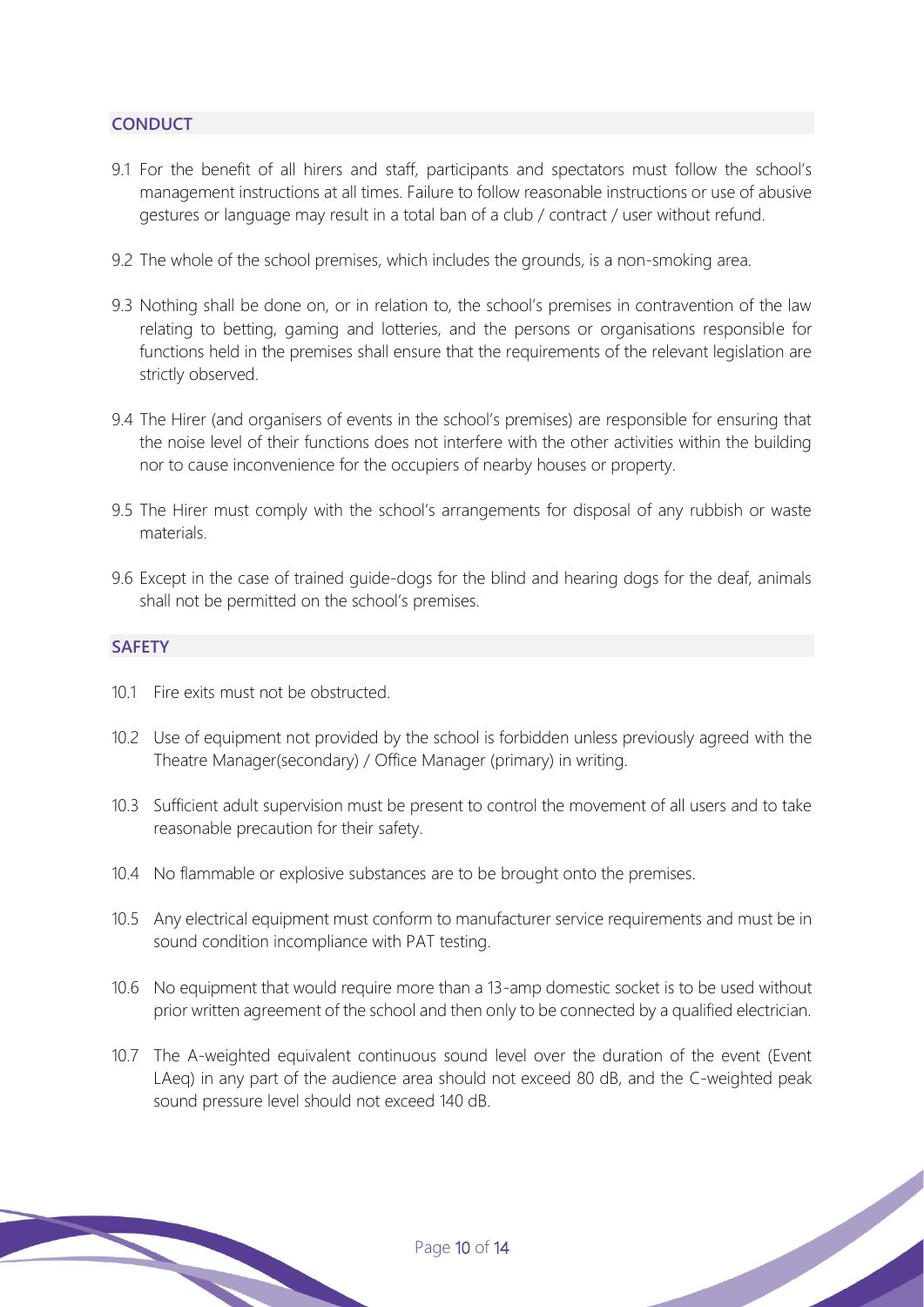## **INSURANCE**

- 11.1 Inspire Education Trust's Policy is that Public Liability insurance (PLI) must be in place to protect the Hirer against injury, loss or damage caused to third parties or their property.
- 11.2 The Hirer must indemnify the school in the minimum sum of £5million against all Public Liabilities and evidence of cover must be provided before the letting takes place.
- 11.3 The Public Liability Insurance must be taken out in the name of the organisation/business and not in the name of an individual. If the hirer cannot provide evidence of adequate cover, the hire will not be permitted.

## **SECURITY**

- 12.1 The Hirer or responsible representative must be present in the building throughout the period of the letting.
- 12.2 Anyone found to be causing a disturbance will be expelled from the premises.

## **PARKING**

- 13.1 The Trust cannot accept responsibility for damage to, or the loss or theft of vehicles parked on the school's premises. Vehicles may be parked in the school's car park where appropriate and with prior agreement due to restrictions with some of the Trust's sites. The Hirer must ensure that access to the school by emergency vehicles is not obstructed or delayed. Drivers should avoid undue noise on arrival and departure.
- 13.2 Please observe those areas that are designated for disabled and emergency vehicles only.
- 13.3 Any cars parked in unauthorised areas may have their vehicles removed

## **FOOD AND DRINK**

- 14.1 No food and drink may be prepared or consumed on the school's premises without the direct permission of the Theatre Manager (Secondary) Office Manager (Primary).
- 14.2 The Facility shall not be used for the sale of alcohol.

#### **PHOTOGRAPHY AND FILMING**

15.1 The Hirer must not grant sound or television broadcasting or filming rights without prior consent of Inspire Education Trust.

## **FIRST AID FACILITIES / INCIDENT REPORTING**

16.1 It is the responsibility of The Hirer to make their own first aid arrangements, such as the provision of a first aid kit, and the provision of first aid training for supervising personnel,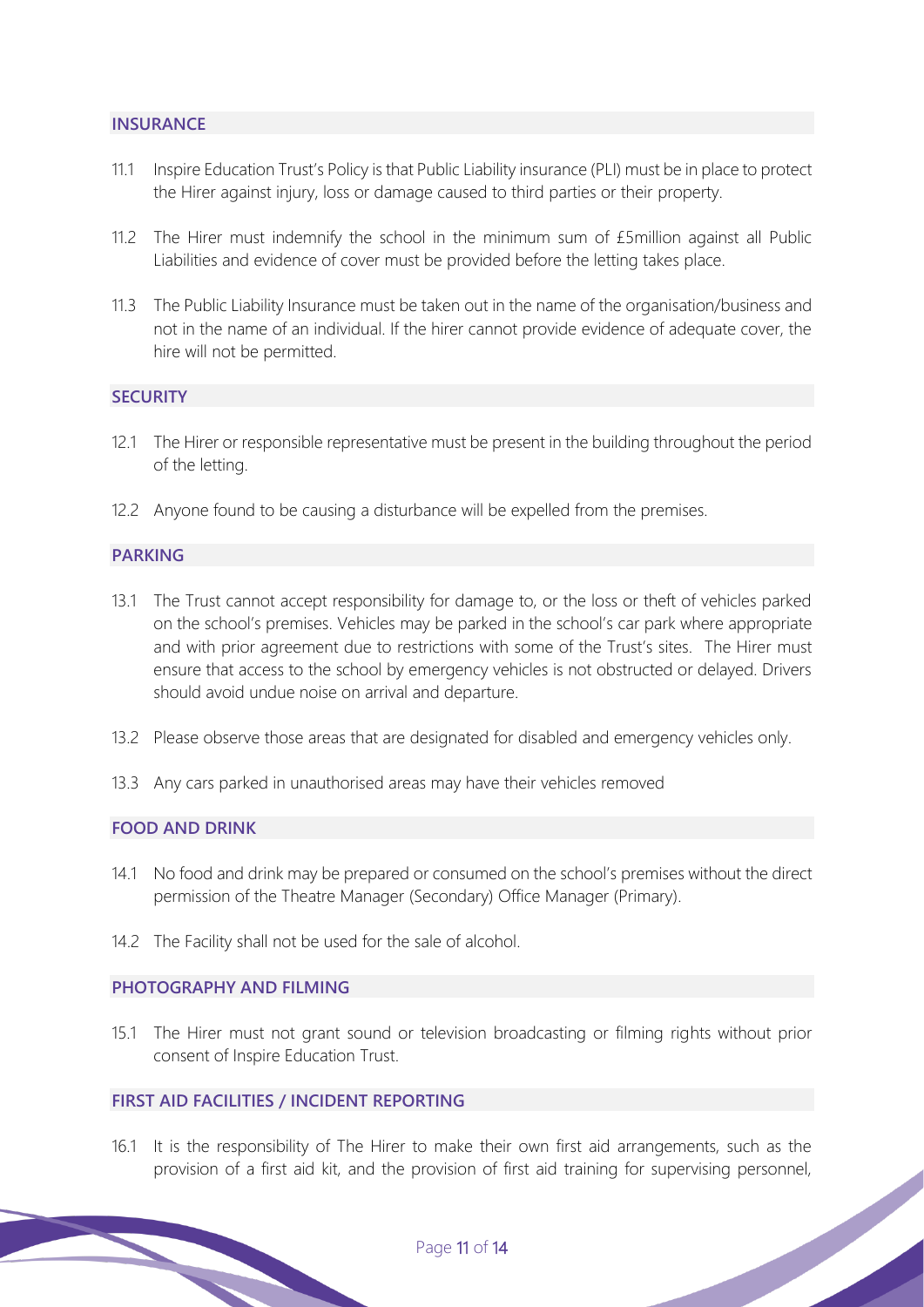particularly in the case of sports lettings. There is no legal requirement for The Trust to provide first aid facilities and use of The School's resources is not available.

16.2 Any accident occurring during the course of a letting must be reported in writing to the Theatre Manager (Secondary) Office Manager (Primary) immediately.

## **MUSICAL PERFORMANCE**

- 17.1 No copyright, dramatic or musical work shall be performed or sung without the license of the owner of the copyright and all such licenses shall be produced not less than 7 days prior to the hiring.
- 17.2 The Hirer is responsible for ensuring that:
	- No copyrights are infringed, and approvals are obtained where necessary.
	- The requirements of the Licensing Justices have or will be met.
	- No play shall be performed, film shown, or entertainment allowed which is in any way offensive or likely to cause offense which may bring the school into disrepute.
	- Any license necessary under the Theatres Act 1968 and the Cinema Act 1985 in order to perform plays, pantomimes to a public audience has or will be obtained.
	- Any recorded music played during a letting e.g., Aerobics Classes, Gymnastics must have obtained the appropriate legal license.

## **BLUE COAT THEATRE - TECHNICAL FACILITIES**

- 18.1 Blue Coat School offers an in-house technical service only and does not allow the use of external technicians operating technical equipment.
- 18.2 For more technically complicated shows an in-house Technical Lead is designated to make sure we do all we can to help you achieve what you want within the bounds of what is possible at Blue Coat School.

## **STRUCTURAL ALTERATIONS**

19.1 The Hirer shall not make any alterations to the building or fittings, nor shall he/she fix or make fixings for any apparatus, equipment or decoration without prior written consent from Inspire Education Trust.

#### **RIGHT TO ACCESS**

- 20.1 The School reserves the right of access to the premises during the hiring for emergency or monitoring purposes.
- 20.2 Free and unrestricted admission to any part of the premises during any letting is to be given at all times to representatives of the Trust, school, the police and members of the Fire Service.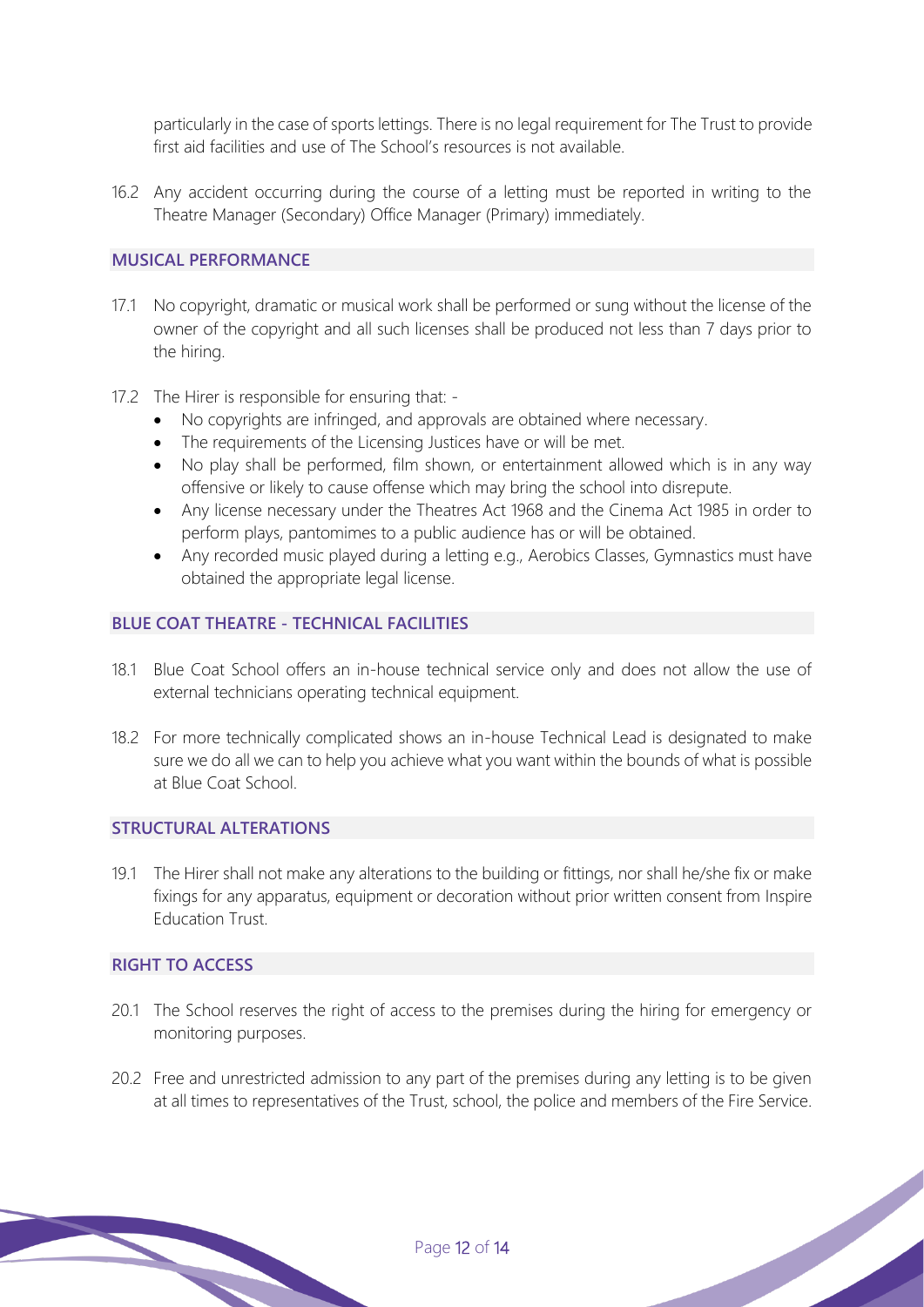## **COMPLAINTS**

21.1 Any complaints arising from a hiring agreement will be dealt with using the Trust's complaints procedure (a copy of which is available upon request or via the website) depending on the nature of the complaint.

## **AMENDMENT OF CONDITIONS**

22.1 Inspire Education Trust reserves the right to amend or vary any of the Conditions of Hire or to impose supplementary conditions where the nature of an application, in the opinion of the school so demands.

#### **INDEMNITY**

23.1 The use of any part of the facility is entirely at the risk of the Hirer and Inspire Education Trust shall accept no responsibility for any claims, actions, demands, proceedings or costs arising out of claims made by or against the Hirer by a third party and the Hirer shall indemnify Inspire Education Trust against any such claims, actions, demands, proceeding or costs whatsoever which may arise as a result of this

#### **COVID-19**

- 24.1 The Hirer and the individuals participating are responsible for adhering to the latest government guidelines on COVID-19 including social distancing. You can find this information at gov.uk/coronavirus
- 24.2 The Hirer is responsible for carrying out any risk assessments of the premises.
- 24.3 No more than the number of persons in the acceptance of application form or stipulated in the acceptance shall be allowed in the school premises at any one time.
- 24.4 Should the Hirer be unable to proceed with the letting for a COVID-19 related reason (proof may be required by the academy/MAT), you should inform the nominated lettings coordinator for the academy at least 48hours before the event. Your booking may be exchanged to an alternative date. In the event the academy/MAT cannot facilitate an exchange due to lack of alternate dates or limited availability a refund for the Academy hire costs of the session affected will be processed.

Any cancellation made by the academy/MAT relating to COVID-19 will result in the Hirer being given the option to exchange their booking to an alternative date or a refund relating to the Academy hire costs of the session affected however the academy/MAT will not be held liable or required to pay compensation for any other loss sustained.